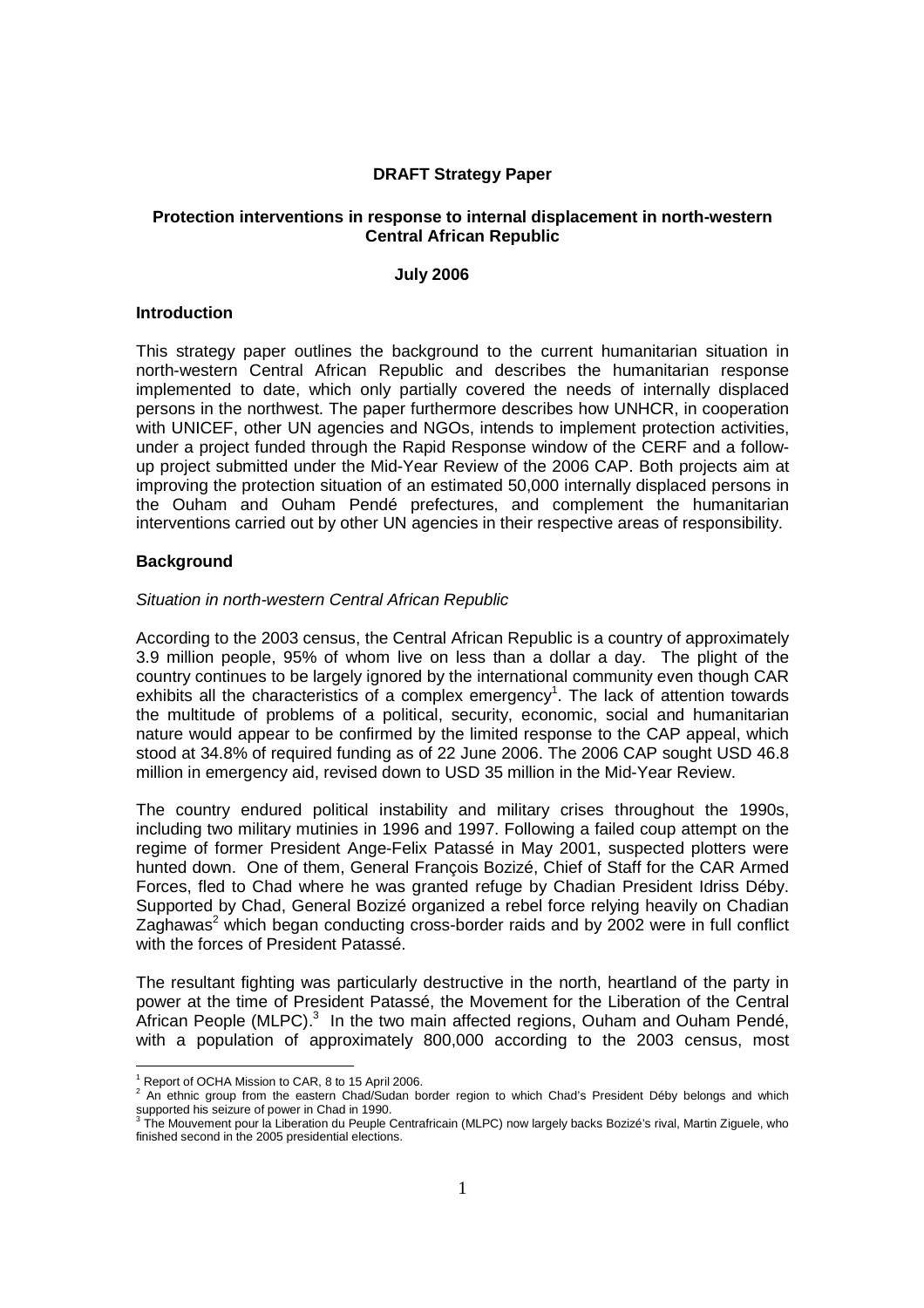residents were temporarily displaced<sup>4</sup>, three quarters of the schools and health clinics were destroyed and the cotton industry, upon which the local population depended, was devastated, having yet to recover.<sup>5</sup>

After another failed coup d'état in October 2002, General Bozizé finally seized the CAR capital, Bangui, in March 2003. President Patassé went into exile in Togo. Upon attaining power, the new regime pursued a programme of political pluralism and national reconciliation culminating in successful legislative and presidential elections in two rounds in March and May 2005, which General Bozizé convincingly won<sup>6</sup>. The electoral process greatly benefited from the political support of the UN peace-building mission in CAR, BONUCA $^7$ , and the logistical and financial support of UNDP.

With the support of France and the CEMAC peace-keeping force (FOMUC) $<sup>8</sup>$ , General</sup> Bozizé endeavoured to re-establish normal military structures for the CAR armed forces, estimated to number some 4,000 men. This left many of his erstwhile rebel colleagues out in the cold, which in turn led to clashes between the rebels and CAR regular forces outside Bangui in April 2004. Chad's President Déby was called to mediate. A number of rebels were flown to N'djamena where Déby brokered a deal by which the rebels agreed to return to civilian life, a deal which many of them seem to have since repudiated<sup>9</sup>.

While a majority of those from the north who were displaced during the fighting have since returned to their areas of habitual residence following the accession to power by General Bozizé, a restoration of basic services and security did not accompany them. Indeed, the situation worsened. Long-standing problems such as (a) highway banditry (known as coupeurs de route or bandits de grand chemin), (b) Chadian pastoralists, grazing their cattle on and thereby destroying CAR farmers' land,<sup>10</sup> were compounded by (c) heavily armed and well organized gangs constituted predominantly by former rebels, as well as fighters<sup>11</sup> who had supported the former regime and remained in the bush after power changed hands (éléments armés non identifiés).

-

<sup>&</sup>lt;sup>4</sup> Relatively few sought refuge abroad. Approximately 30,000 did, however, flee to Chad where they live in refugee settlements at Amboko (near Gore) and Yaroungou (near Maro).<br><sup>5</sup> Cetter production fecilities were leated. A number of problems

Cotton production facilities were looted. A number of problems include non-payment of deliveries since 2002, decline in cultivation, reduced sales, rises in transportation costs as a result of insecurity. As a result, observers suggest that some of those who used to survive on their earnings from cotton production may have turned to banditry, further increasing already difficult living conditions for th remainder of the population and postponing the return of large scale cotton production.<br><sup>6</sup> Thenke to

Thanks to the mediation of Gabon's President Omar Bongo, all 11 candidates to the presidential elections eventually took part, except for former President Patassé, whose exclusion was requested by the National Dialogue Forum in September/October 2003, and who is subject to criminal proceedings for war crimes committed under his rule both inside CAR and before the ICC.<br>
<sup>7</sup> The Bureau dee Notion

The Bureau des Nations Unies en Centrafrique (BONUCA) is headed by the Special Representative of the Secretary General (SRSG) in CAR, and comprises human rights, civilian police and military observers.<br><sup>8</sup> The Force Multinational de la CEMAC (FOMUC) is the peace-keeping force deployed by the Communauté Economique

et Monétaire des Etats d'Afrique Centrale (CEMAC) in 2003 to stabilize the security situation and assist with training and capacity building for the new FACA (Forces Armées Centrafricaines). FOMUC currently has 380 troops on the ground. FOMUC benefits from logistical support from France.<br>**9 Apparantly, robol soldiers had been teld that thou u** 

Apparently, rebel soldiers had been told that they would be paid 7 mio. (approx. USD 13,500) per head at the end of the fighting, but they only received 300,000 (approx. USD 575) for soldiers and 1 mio. (approx. USD 1,900) for officers. This is

said to have caused deep resentment still lingering today.<br><sup>10</sup> Since the 2002-2003 conflict in which Chad played a major role, Chadian nomads have become more brazen and

violated even modest customary rules which kept such migratory grazing (transhumance) to specific routes.<br><sup>11</sup> Many from Chad, said to be still under the command of a former Chadian rebel, Abdullaye Miskine, who was allied former President Patassé.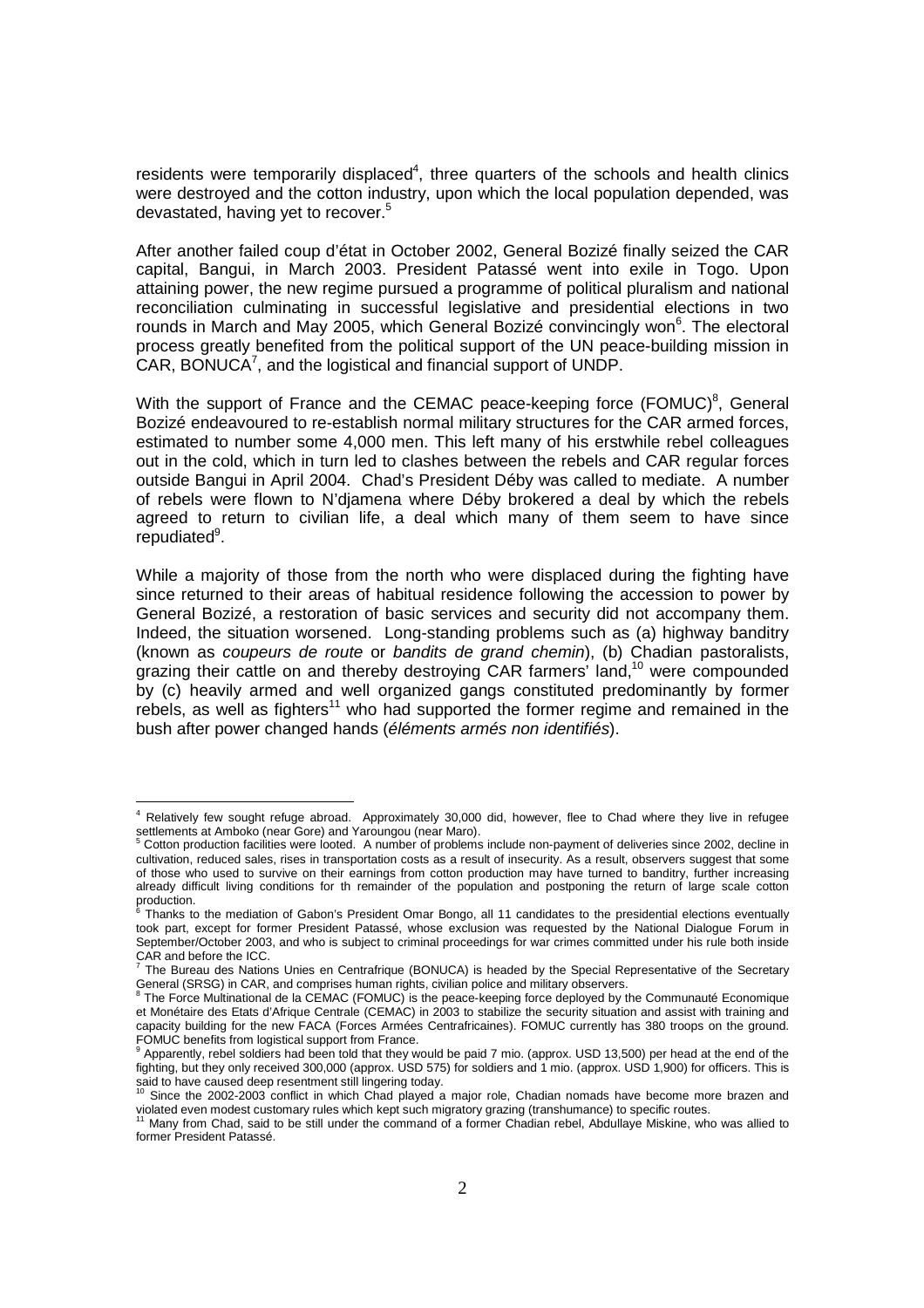Developments since the third quarter of 2005 suggest clear political undertones in attacks (September 2005: Markounda, November 2005: Kabo, December 2005: Bemal, January/February 2006: Paoua, May 2006: Tiringoulou, June 2006: Gordil) carried out by armed groups in the north. The Government is in fact presently facing an armed rebellion<sup>12</sup> in the north, whose aim is to overthrow the regime of President Francois Bozizé. The Government has officially recognised the existence of several politically motivated armed rebellions.

The nature of abuses perpetrated against the civilian population by various armed groups and government forces alike include theft, rape, pillaging, burning, kidnapping,  $targeted$  assassinations, poaching, $13$  and as direct consequences population displacement, destruction of (already weak) infrastructures, a moribund economy, pauperization of the population, capital flight, and destruction of protected species and habitats<sup>14</sup>.

Women and children are the primary victims of this situation of extreme and chronic poverty as minimum standards of food security, access to clean water, health, education and sanitation have not been met. Years of instability and precarious living conditions have taken their toll on the population in northern CAR.

According to information provided by NGOs working in northern CAR, there are an estimated 50,000 IDPs in the Ouham and Ouham Pendé prefectures: 25,000 persons on the axis Paoua-Bemal, 15,000 persons on the axis Markounda-Maitikoulou and 10,000 persons on the axis Kabo-Batangafo.

In addition to internal displacement, the situation in the north-west has generated crossborder movements into Chad and Cameroon, bringing the total number of CAR refugees in Chad to more than 50,000, including those displaced during the 2001-2003 crises, and to an estimated 20,000 in Cameroon according to recent unconfirmed reports.

Recent missions<sup>15</sup> to northern CAR confirm earlier assessments of the precarious humanitarian situation, which represents a serious crisis.

According to the latest report of the Secretary General covering January to June 2006<sup>16</sup>, the security situation in CAR remains precarious and worrisome. The overall human rights situation has clearly deteriorated since the beginning of the year, and in particular over the past few months<sup>17</sup>. In addition to the deteriorating security situation, concern

-

<sup>&</sup>lt;sup>12</sup> The rebellion includes four armed groups: the Union des Forces Républicaines (UFR) of Lieutenant Florian Ndjadder, a former FACA officer, the Armée Populaire pour la Restauration de la République et de la Démocratie (APRD) whose spokesman is Lieutenant Larma, a deserter from the FACA recently arrested in Bangui, the Mouvement Patriotique pour la Renaissance Centrafricaine (MPRC) led by Steve Guèret, who claimed responsibility for killing the mayor of Bossangoa, and the Front Démocratique du Peuple Centrafricain (FDPC) of Abdoulaye Miskine, once a militiaman under former President Ange-Felix Patassé and previously considered to have close ties with the APRD.

See the report of the High Level Tripartite Meeting on Trans-Border Insecurity, convened by BONUCA in Yaoundé, on 25 and 26 August 2005. The meeting gathered together the Ministers of Foreign Affairs, Interior and Defense of Cameroon, Chad and CAR, as well as the Chiefs of Staff of their respective armies, to identify means of strengthening security in the border regions of the three countries. <sup>14</sup> Ibid.

<sup>15</sup> Report of OCHA Mission in April 2006 and UNHCR-OCHA joint contingency planning mission in March - April 2006

<sup>&</sup>lt;sup>16</sup> United Nations Security Council: Report of the Secretary General on the situation in the Central African Republic and the activities of the United Nations Peace building Support Office in the Central African Republic, S/2006/441, 27 June 2006 8 (hereinafter Report of the Secretary General).

Report of the Secretary General, supra note 2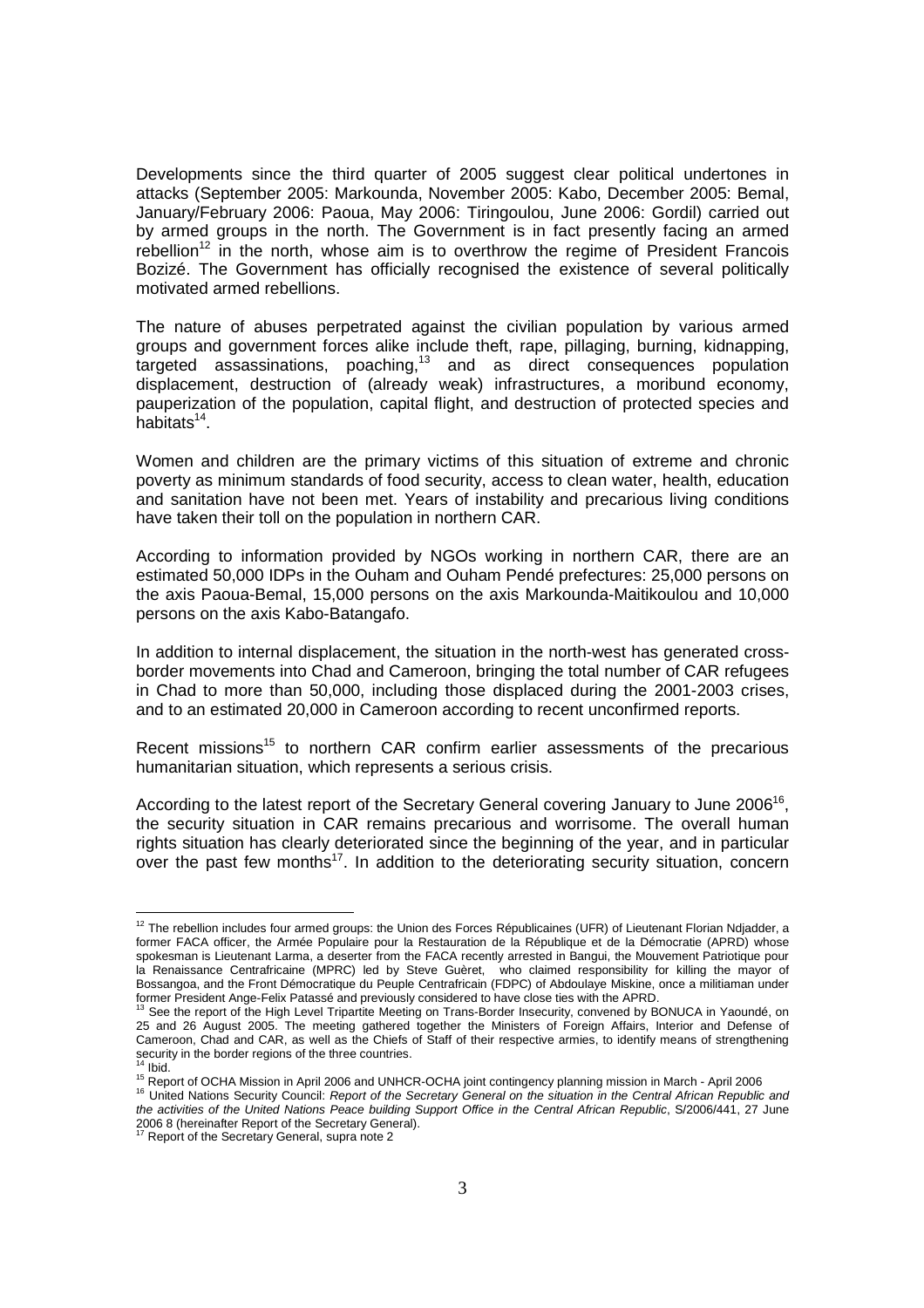was expressed in relation to an increase in poverty in the country and the fragility of economic recovery.

## **Humanitarian response**

Against this background, the UNCT agreed to undertake emergency humanitarian interventions, bringing together UN agencies and NGOs to alleviate the suffering of IDPs. These interventions could also reduce the number of those seeking asylum in Chad, thus decreasing pressure on the overstretched resources in that country.

Following the deterioration of the situation at the beginning of this year, humanitarian actors began increasing their presence in the areas of northern CAR mostly affected by the crisis. In particular, various UN Agencies (UNICEF, WFP, WHO with contribution from UNHCR and UNDP) in collaboration with NGOs (COOPI, CARITAS, MSF-Holland and Croix Rouge Centrafricaine) have started an emergency assistance programme. This assistance consists in providing health services through mobile clinics, distribution of medicine to operational health centers and hospitals, and distribution of food and nonfood items to persons with specific needs.

- **UN:** WFP has a field presence, with three offices in Bambari, Kaga Bandoro and Bouar and undertakes food distributions to persons with specific needs. UNICEF has reconstructed its office in Bossangoa in the Ouham prefecture and plans its reopening in July 2006. The office premises will be opened to staff from other UN agencies, and UNHCR staff deployed for IDP protection activities (two Protection Officers) will be based there. BONUCA also maintains a field presence in Bossangoa.
- **ICRC** is operational in seven provincial centers, including a logistics base, and has increased the number of staff. It recently distributed 8,000 tarpaulins, 24,000 mats and blankets, 4,000 buckets and 8 tons of soap. The operation was conducted in collaboration with the Central African Red Cross Society and several NGOs.
- **MSF Spain, Holland and France** operate mobile clinics in the northern prefectures, on the axes Kabo-Batangafo, Markounda-Maitikoulou and Paoua-Bemal respectively. MSF-Holland has rehabilitated the hospital in Boguila-Kota, which caters for patients in the wider area. MSF-France provides support to the hospital in Paoua. **COOPI**, supported by UN Agencies has established a presence in Markounda on the Chadian border, where they distribute food and other services to displaced persons $^{18}$ .

Despite the aforementioned interventions, no protection-related activities on behalf of IDPs have been undertaken as yet by the UNCT, both due to the security situation prevailing in the area and the absence of suitable direct implementing partners in CAR.

Overall efforts remain constrained by (a) precarious security conditions in areas mostly affected by the crisis in the north, (b) chronic under-funding of humanitarian programmes combined with insufficient capacity to address the needs of the most vulnerable segments of the population, (c) difficulties in identifying experienced and reliable

<sup>-</sup><sup>18</sup> Report of OCHA Mission supra note 1.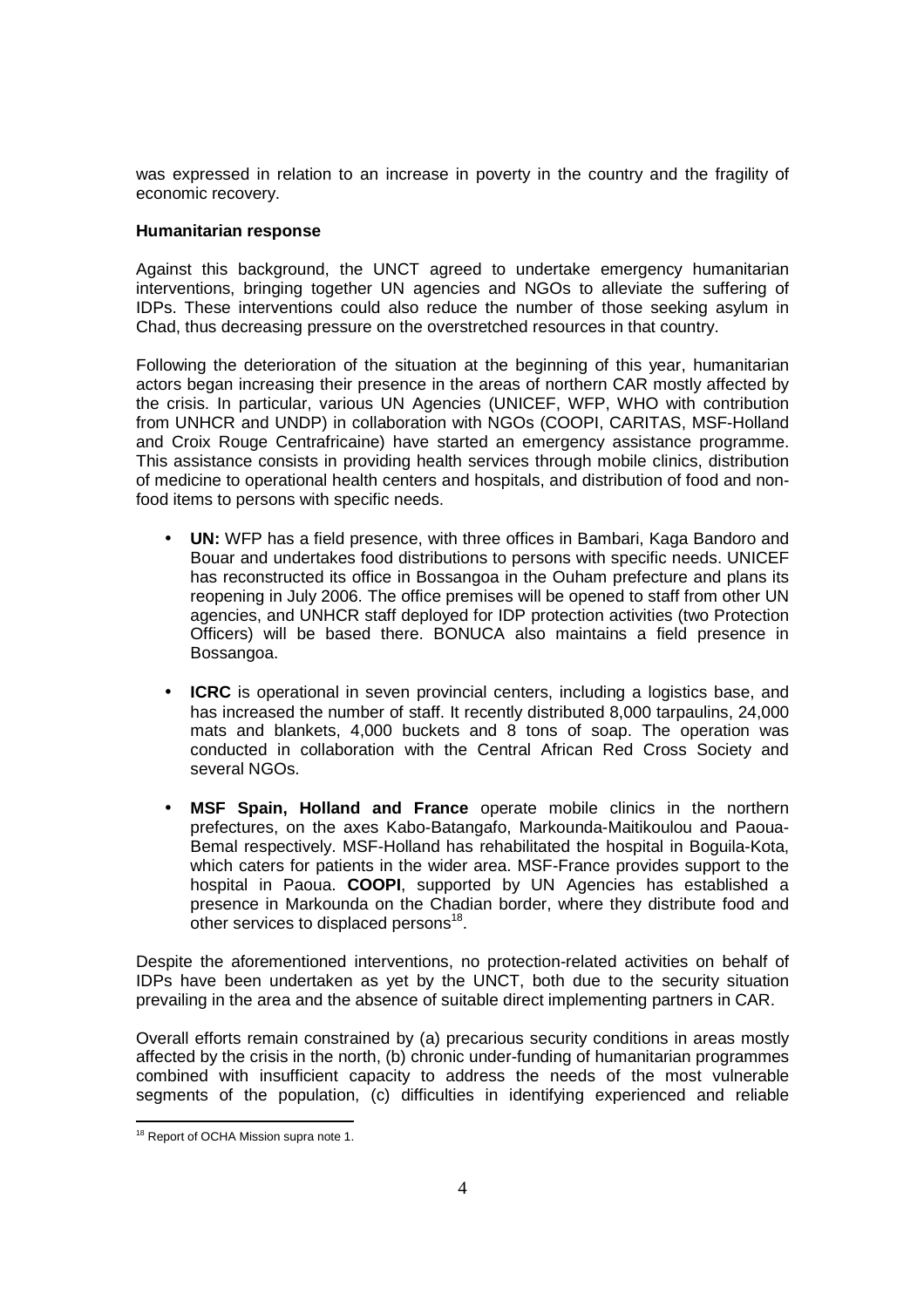implementing partners, especially as concerns development partners and (d) an absence of foreign and local private investment.<sup>19</sup>

## **Strategy**

Within the framework of the rapid response window of the CERF, the UN Country Team elaborated a number of interlinked projects to assist displaced populations in the north. In this context, WHO would provide health services, FAO would conduct emergency distribution of seeds and agricultural tools, WFP would address the IDP food situation, UNICEF would provide both assistance (NFIs) and protection, mainly to displaced children, and UNHCR would lay the groundwork for the implementation of an integrated protection strategy.

In particular, protection of IDPs as a specific group, protection of children and women, prevention of and response to SGBV, individual support to survivors of violence and community-based support to populations affected by the conflict are critical issues that must be addressed. Protection gaps need to be identified through close monitoring in order to reduce incidents, to allow individual follow-up and appropriate capacity building of local authorities, and to improve the protection environment in the north. Monitoring is especially crucial in order to identify and refer those cases to appropriate structures and to take responsive and remedial action in a timely manner.

In order to support protection interventions in favour of internally displaced persons, with particular attention to children and women, UNHCR and UNICEF jointly require USD 225,000 for core life-saving activities which have been approved from the CERF. The follow-up project submitted under the Mid-Year-Review of the 2006 CAP amounts to USD 436,016, including monitoring of and advocacy against gross violations of human rights; prevention, protection and care against all forms of violence, abuse and exploitation; psycho-social, medical and legal support and recovery.

Protection-related activities for affected populations in the northwest will benefit IDPs, other affected persons, and – in the long term – CAR returnees from Chad. These activities, as well as protection monitoring activities, are urgent to reduce and prevent violations of basic human rights, including violence against civilians, sexual abuse and exploitation.

UNHCR is in the process of sensitizing the relevant government authorities on the nature of protection-related interventions, with a view to fostering a consensus on the need for broader humanitarian interventions in favour of IDPs and conflict-affected families, and including protection, assistance and solution aspects. In this context, in close cooperation with the Ministry of Social Affairs and the Family, UNHCR is organising a workshop to sensitize the relevant government officials on the Guiding Principles on Internal Displacement.

UNHCR will deploy two protection officers (one ProCap and one SURGE Protection Officer) and UNICEF one Emergency Officer in Bossangoa. Together, these staff will form a joint protection team in Bossangoa to work in partnership with other UN agencies and NGOs on the ground.

<sup>-</sup><sup>19</sup> Report of OCHA Mission supra note 1.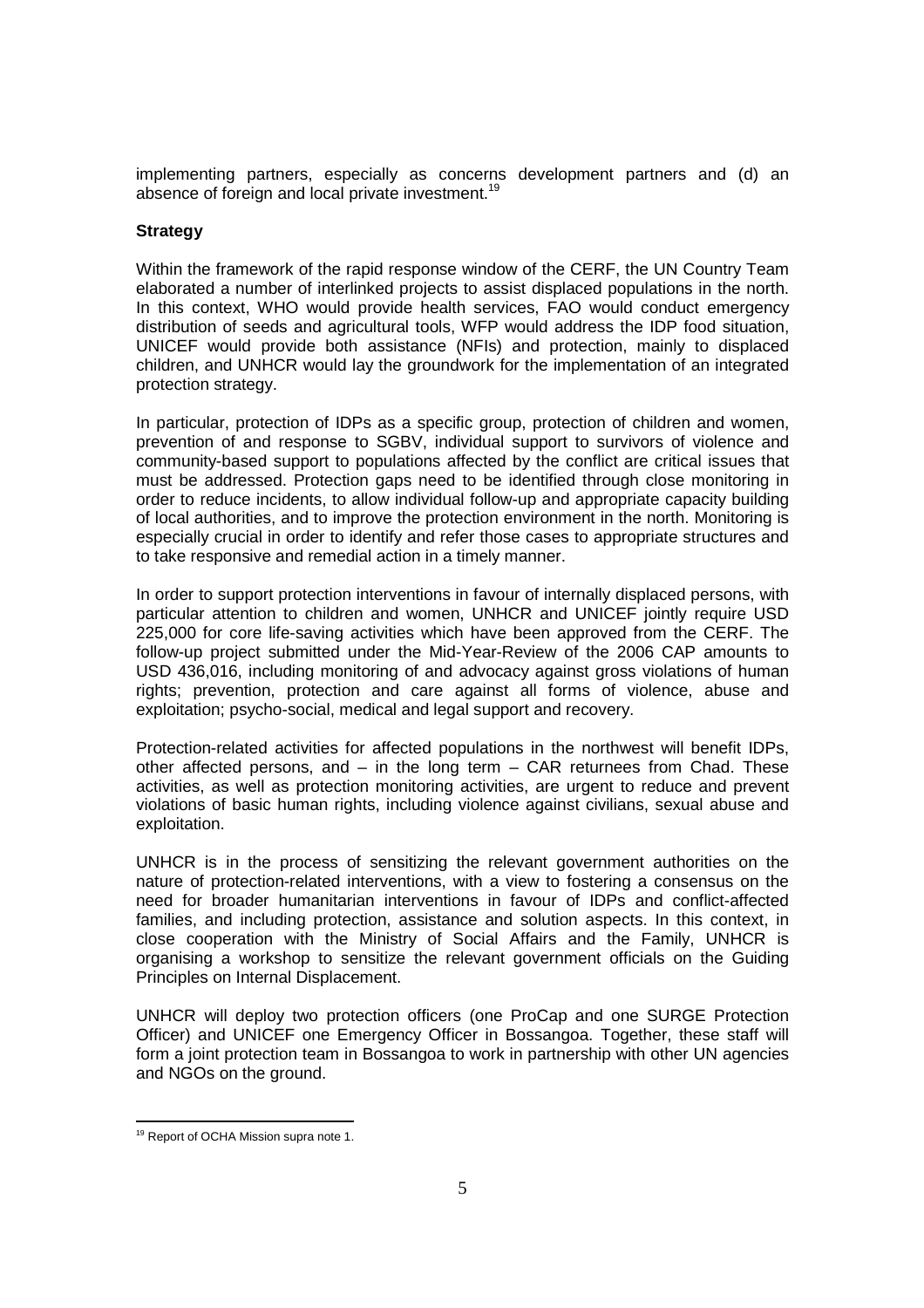UNHCR will work in partnership with UNICEF (as far as its protection mandate is concerned), other UN agencies and NGOs, in order to achieve the following protection objectives:

- Ensure IDPs live in condition that meet minimum standards, paying particular attention to physical safety;
- Ensure that the affected population, and especially persons with specific needs, have access to basic services and enjoy basic rights;
- Enhance child protection;
- Monitor the general protection situation and human rights violations of IDPs;
- Ensure that survivors of SGBV have access to legal redress, adequate health and psycho-social support;
- Prevent future displacement and facilitate attainment of durable solutions for internally displaced populations.

Within the overall framework offered by the inter-agency cluster approach, and according to the related areas of responsibilities, the following activities will be carried out:

# Protection of IDPs, with particular attention to individuals and groups with specific needs:

- 1. Sensitize local authorities and promote the Guiding Principles on Internal Displacement with a view to reducing reported cases necessitating protection interventions;
- 2. Advocate with political and military actors to prevent internal displacement, and to prevent and limit violations of IDPs' human rights;
- 3. Build protection capacity among displaced populations and host communities (conduct information campaigns through local media channels; empower women's groups and others, etc.);
- 4. Promote community-based responses for protection of IDPs with specific needs, such as single-headed households, minorities, elderly persons, disabled persons, etc.;
- 5. Counsel survivors of violence and torture, who are reported through a network of trained observers.

## Child protection:

- 1. Promote human rights and humanitarian law and principles applicable to the protection of children;
- 2. Advocate with political and military actors to prevent and limit violation of children rights:
- 3. Tracing and family reunification;
- 4. Put in place care arrangements and activities to preserve family unity;
- 5. Prevention of recruitment, release, demobilisation and reintegration;
- 6. Provide integrated care and counselling to affected populations, in particular adolescents and young people, through the creation of child protective environments (child-friendly schools, etc.).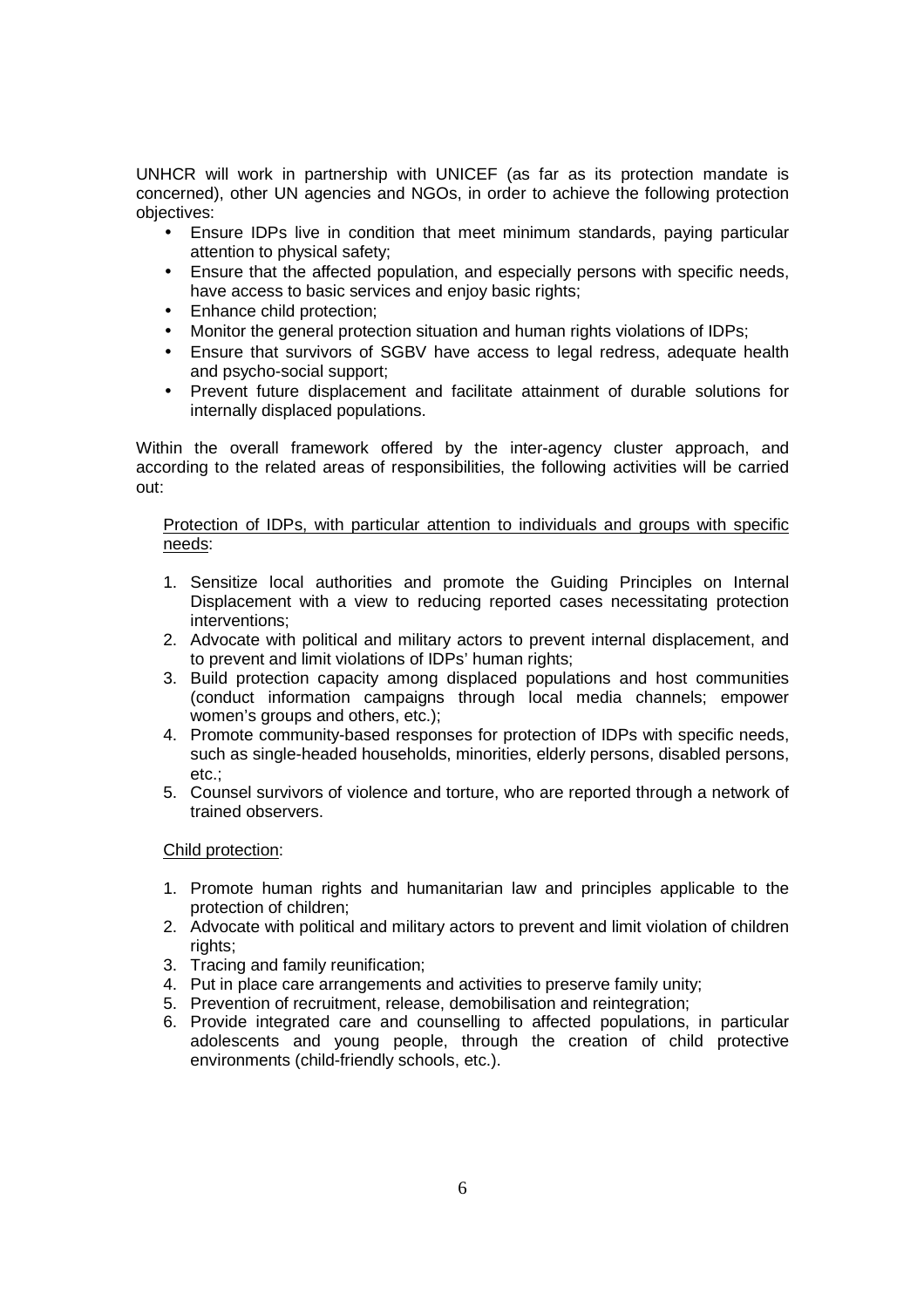### IDP protection monitoring:

- 1. Set up a network of trained observers based in key locations, including Markounda, Paoua, Kabo, Batangafo, Bozoum, to monitor the general protection situation and specific human rights violations in order to take appropriate actions;
- 2. Identify persons with specific protection needs for individual follow up;
- 3. Conduct investigations, document and report on human rights violations;
- 4. Monitor patterns of internal displacement for purposes of early warning, contingency planning, emergency preparedness and response.

### Prevention of and response to SGBV:

- 1. Prevention activities involving information, education and training to various groups (community leaders, local associations, government officials etc.);
- 2. Identification of incidents of violence, and provision of legal assistance and protection follow-up to survivors of SGBV;
- 3. Development of gender-sensitive programmes for support to survivors, including legal and medical and psycho-social assistance and protection programmes;
- 4. Advocacy with political and military actors to prevent and mitigate SGBV.

Below are the main expected results:

- Analysis of trends in internal displacement to be used for purposes of early warning, contingency planning, emergency preparedness and response both within CAR and in Chad and Cameroon;
- Collection of data on violation of women's and children's rights;
- Collection of relevant data on protection and assistance needs and gaps and identification of priority areas of intervention;
- Sensitization of political and military actors on the Guiding Principles on Internal Displacement and the protection of women and children;
- Reduction of the number of violations of IDP rights, with particular attention to women and children;
- Establishment of programs on prevention of and response to SGBV aimed at local support groups for SGBV survivors.

Within the established framework, UNHCR will carry out monitoring of the overall human rights situation and of patterns of internal displacement, while UNICEF will focus on abuses of children's rights. Activities related to direct IDP protection and advocacy, trainings, campaigns, and sensitization, and SGBV prevention and response, will be carried out by UNHCR, while UNICEF will focus on activities related to child protection.

One of the main challenges for the implementation of the above-mentioned activities is the fact that IDPs scattered in the local surroundings seem to be particularly traumatized and so far remain in hiding. Many villages in the areas of Paoua and Markounda still remain empty. Mechanisms to overcome the difficulties of access to the beneficiaries will be put in place through local observers, regular contacts with community leaders and field visits. Although it is difficult to access those in need of assistance/protection, UN agencies have already, through previous interventions, demonstrated their capacity to gain access to and provide assistance to these groups.